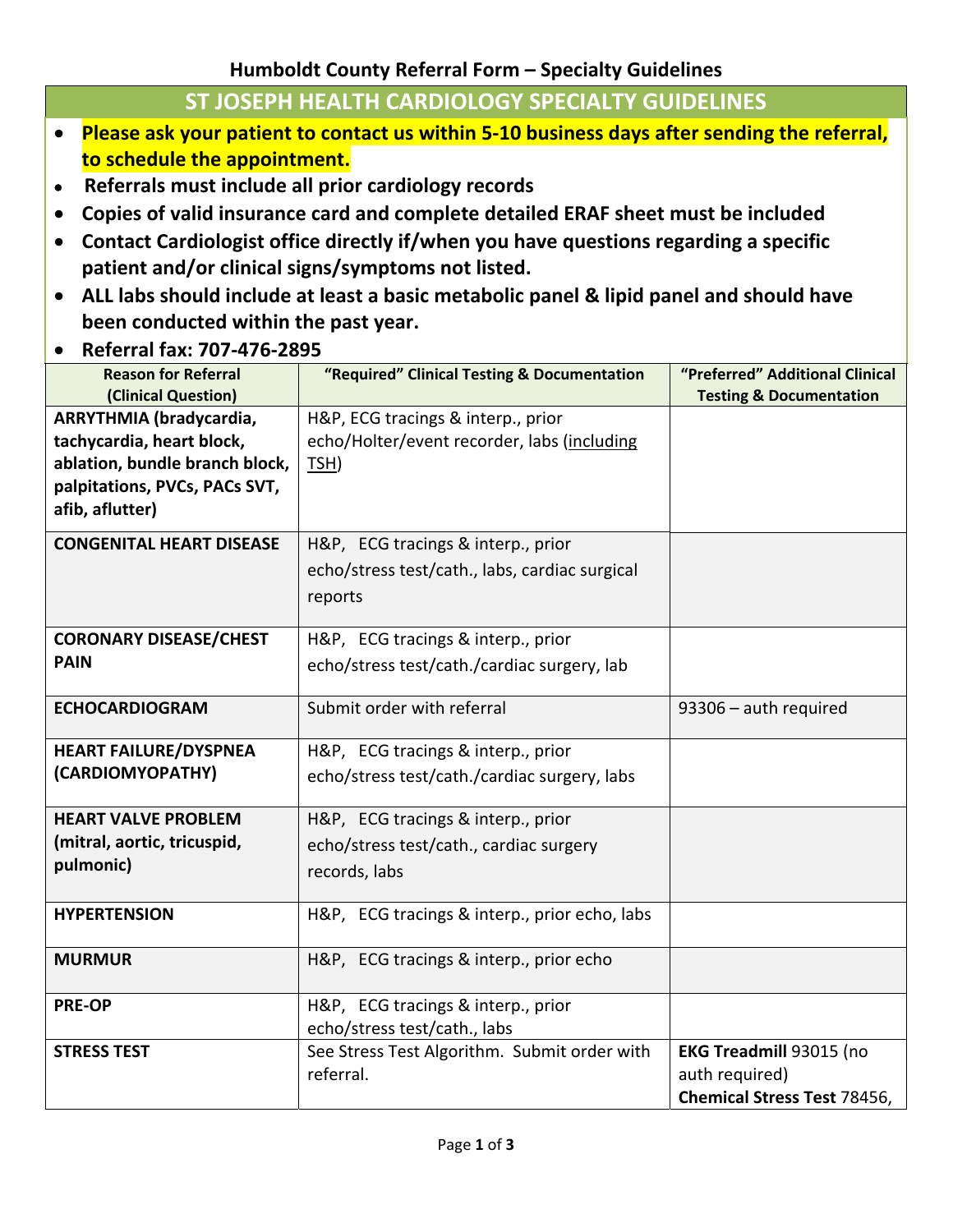## **Humboldt County Referral Form – Specialty Guidelines**